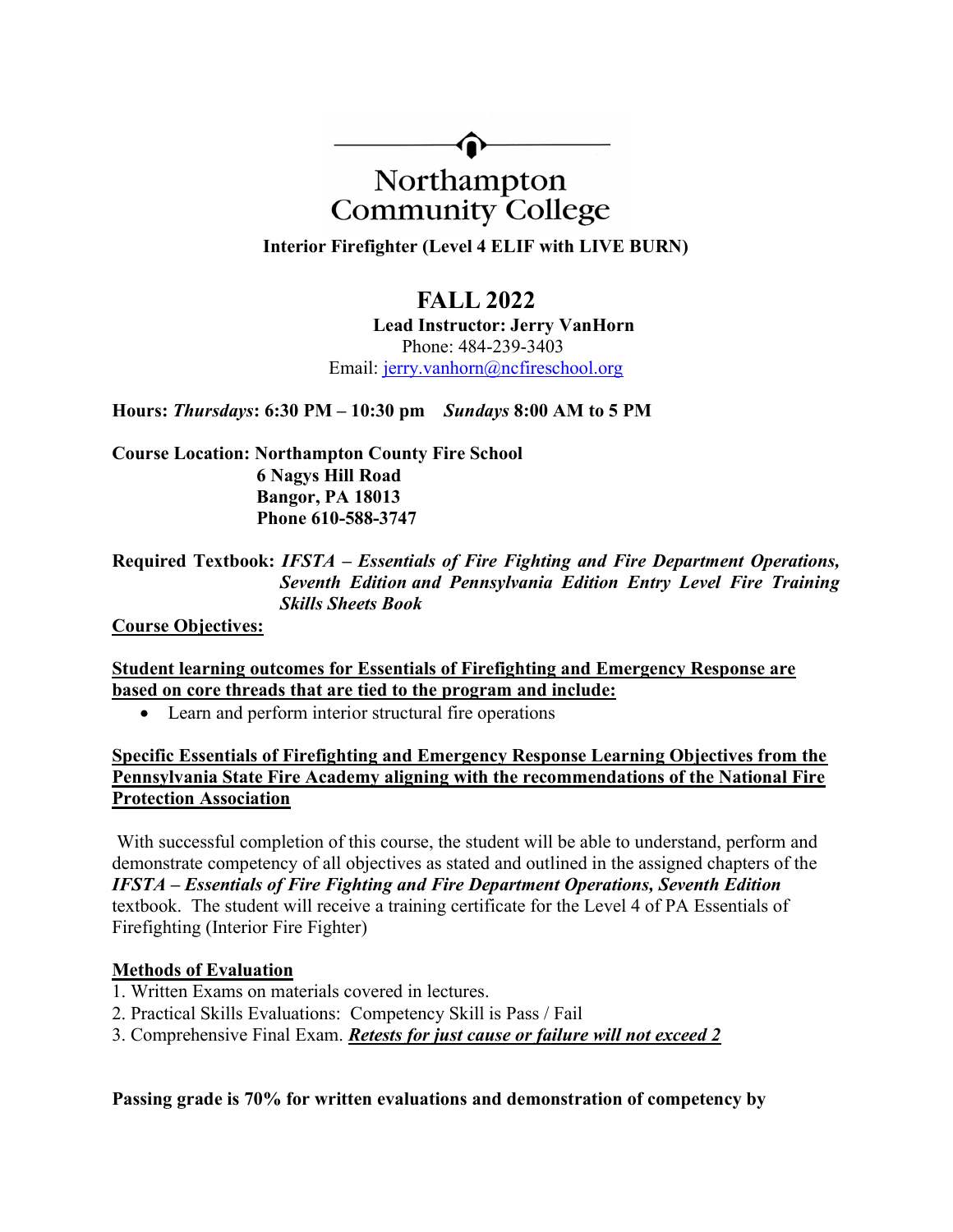adequate performance of skill, as required by PA State Fire Academy Skill Assessment Sheet.

#### Student is required to successfully pass the written and practical assessments.

Grades will be earned on total point basis with a percentage breakdown as follows:

| $77 - 79 = C +$        |
|------------------------|
| $73 - 76 = C$          |
| $70 - 72 = C$          |
| $69 -$ below = Failure |
|                        |
|                        |

#### SKILL COMPETENCIES ARE PASS or FAIL

#### \*\* All examinations and practical skill sets will be in compliance with the Pennsylvania State Fire Academy curriculum \*\*

#### ATTENDANCE REQUIREMENT GUIDELINES

Maximum amount of time that can be missed is 10% of each module. The student is responsible to complete all reading and study guide assignments regardless of absence.

## STUDENT QUALIFICATIONS AND STUDENT SUPPLIED MATERIALS

- 1. The student must be eighteen (18) years of age prior to the first day of the class.
- 2. The student MUST show that he/she is insured against accidental injury.
- 3. The student is responsible to provide his/her own personal protective clothes and equipment. The following minimum gear is required:
	- a. Helmet, fire type (or equivalent) with full impact suspension and liner.
	- b. Coat, fire type, with liners in place.
	- c. Pants, fire type, with liners in place.
	- d. Boots, fire type, rubber or leather. Boots must have steel toes and steel insole.
	- e. Eye protection, full goggles or wraparound safety glasses are required. Helmet shields alone are not acceptable as eye protection.
	- f. Fire type gloves of leather or Kevlar construction.
	- g. Hearing protection, either earplugs or full coverage ear protectors.
	- h. NFPA Compliant self-contained breathing apparatus (SCBA)
	- i. Notebook and writing implement for both the classroom and the field portions of the course.